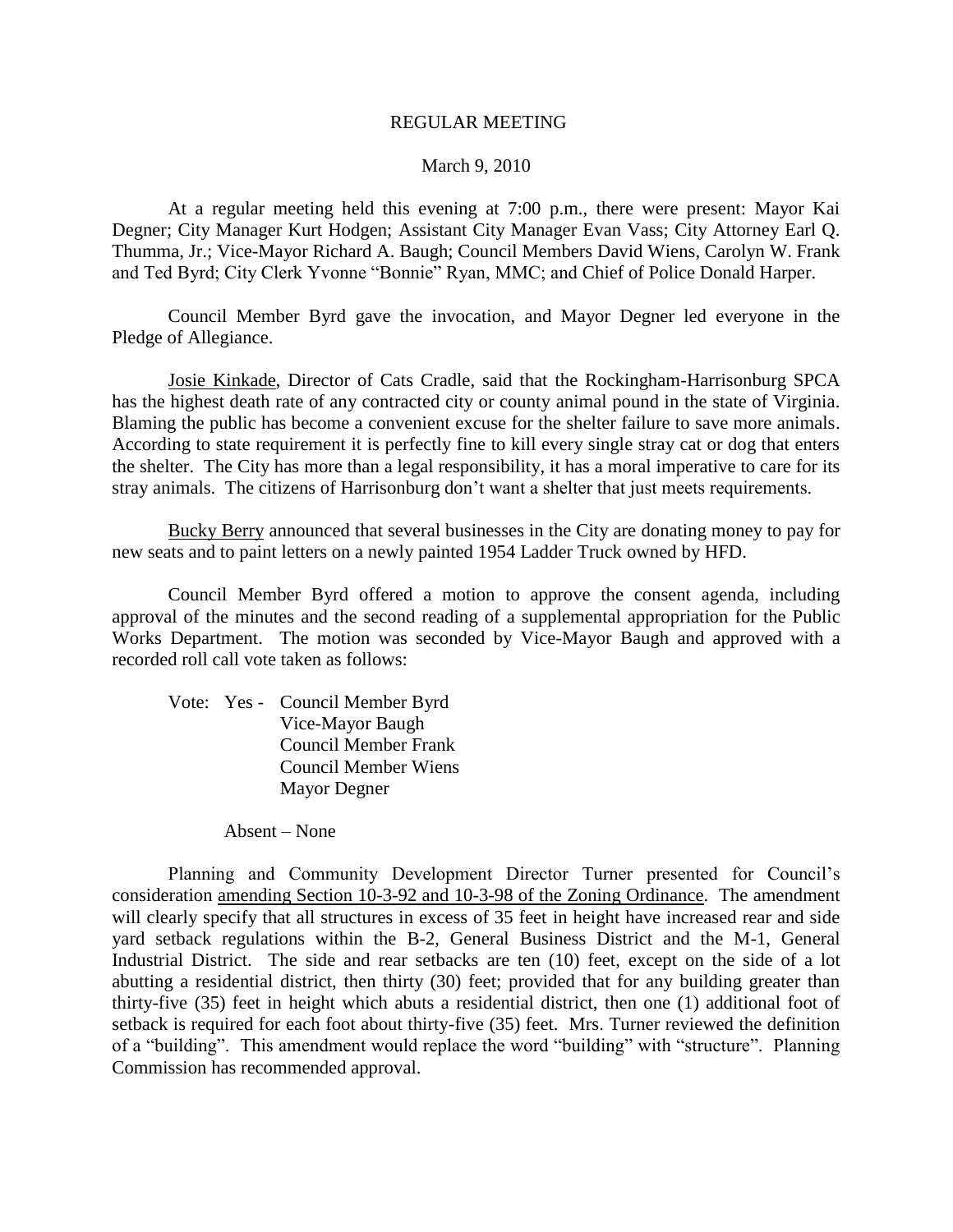At 7:15 p.m., Mayor Degner closed the regular session temporarily and called the evening's first public hearing to order. The following notice appeared in the Daily News-Record Monday, February 22, and Monday, March 1, 2010.

### **NOTICE OF PUBLIC HEARING**

**The Harrisonburg City Council will hold several public hearings on Tuesday, March 9, 2010 at 7:00 p.m., in the City Council Chambers, 409 South Main Street to consider the following:**

*Ordinance Amendment – Section 10-3-92 and 10-3-98 (Setbacks for Structures Taller than 35 feet)*

**Public hearing to consider a request to modify Sections 10-3-92 and 10-3-98 of the Zoning Ordinance. The amendment would clearly specify that all structures in excess of 35 feet have increased rear and side yard setback regulations within the B-2, General Business District and the M-1, General Industrial District.**

**Maps and other information are available for review in the Community Development Department, 409 South Main Street, Monday through Friday, 8:00 a.m. to 5:00 p.m.**

**All persons interested will have an opportunity to express their views at these public hearings. Any individual requiring auxiliary aids, including signers, in connection with the public hearing shall notify the City Manager at least five (5) days prior to the date of the meeting.**

# **CITY OF HARRISONBURG Kurt D. Hodgen City Manager**

Mayor Degner called on anyone desiring to speak for or against amending the Zoning Ordinance. There being no one desiring to be heard, the public hearing was declared closed at 7:16 p.m., and the regular session reconvened. Vice-Mayor Baugh offered a motion to amend this ordinance as presented. The motion was seconded by Council Member Wiens and approved with a recorded roll call vote taken as follows:

Vote: Yes - Council Member Byrd Vice-Mayor Baugh Council Member Frank Council Member Wiens Mayor Degner

Absent – None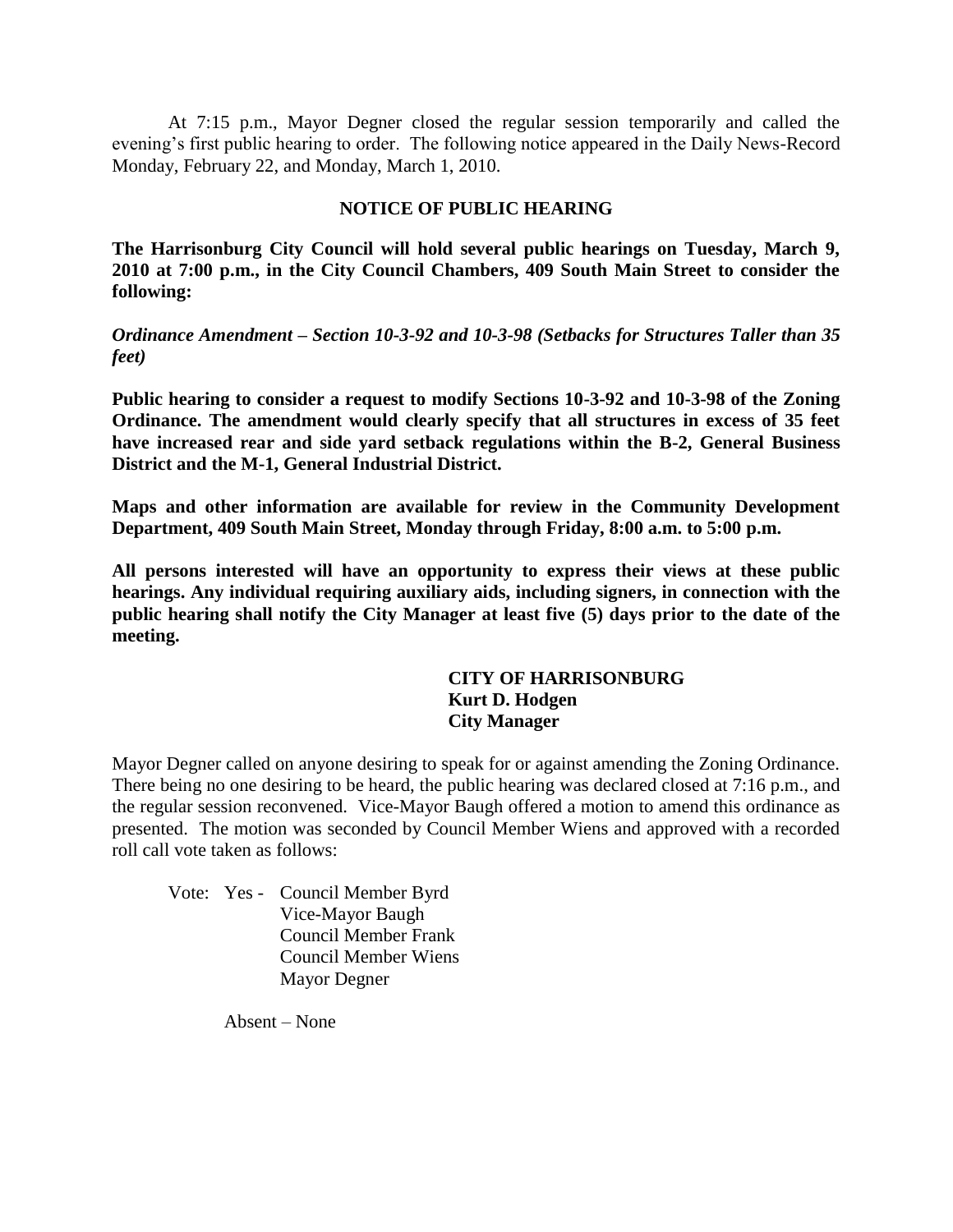Planning and Community Development Director Turner presented a request from Karin Flagle of Blue Ridge Insurance Services, to rezone a 1.24 +/- acre parcel owned by the Commonwealth of Virginia from R-2, Residential District to R-3, Multiple Dwelling Residential District Conditional. The property is located at the intersection of Reservoir Street and Franklin Street (extended) and is improved with a single story brick building. The Comprehensive Plan designates this area as Public/Semi-Public. Mrs. Turner reviewed the surrounding uses in the area. If rezoned, the applicant plans to relocate her insurance business to the site, which would occupy slightly more than half of the facility. The remaining portion of the building would be leased to other non-residential uses permitted within the R-3 zoning district. Interior renovations are planned for the facility; however, no additions or major exterior renovations would be made. There is ample room for parking and the applicant intends to have the parking lot resurfaced and relined to provide the required number of spaces. The applicant has offered several proffers: l) Multi-family and townhouse dwellings would not be permitted. 2) Residential units would be limited to occupancy by a family or two unrelated individuals. Planning Commission recommended approval of the rezoning request.

At 7:27 p.m., Mayor Degner closed the regular session temporarily and called the evening's first public hearing to order. The following notice appeared in the Daily News-Record Monday, February 22, and Monday, March 1, 2010.

### **NOTICE OF PUBLIC HEARING**

**The Harrisonburg City Council will hold several public hearings on Tuesday, March 9, 2010 at 7:00 p.m., in the City Council Chambers, 409 South Main Street to consider the following:**

### *Rezoning – 116 Reservoir Street (Blue Ridge Insurance Services)*

**Public hearing to consider a request from contract purchaser Karen Flagle of Blue Ridge Insurance Services, Inc. to rezone a 1.24 +/- acre parcel owned by the Commonwealth of Virginia from R-2, Residential District to R-3, Multiple Dwelling Residential District. The parcel is located at 116 Reservoir Street and can be found on tax map 27-G-7. The Comprehensive Plan designates this area as Public / Semi-Public. This designation includes both existing and proposed public and semi-public use. They include lands owned or leased by the Commonwealth of Virginia (except for institutions of higher learning), the federal government, the City of Harrisonburg, and other governmental organizations. Examples of uses included in this category are public schools, libraries, City Hall and City administrative and support facilities. The Zoning Ordinance states that the R-2, Residential District is intended for medium-density, single-family and two-family residential development. The residential density ranges for R-2 are single-family, 7,000 sq. ft. minimum and two-family, 5,500 sq. ft/unit. The R-3, Multiple Dwelling Residential District is intended for medium- to high-density residential development and other uses intended to respect the residential character, which are aesthetically compatible within the district by means of architectural expression, landscaping, and restrained traffic flow. The residential density ranges for R-3 are single-family, 6,000 sq. ft. minimum; two-family, 4,000 sq. ft/unit; multi-family, 3,000 sq. ft. minimum per unit; townhouses, 2,000 sq. ft. minimum per unit; and other uses, 6,000 sq. ft. minimum.**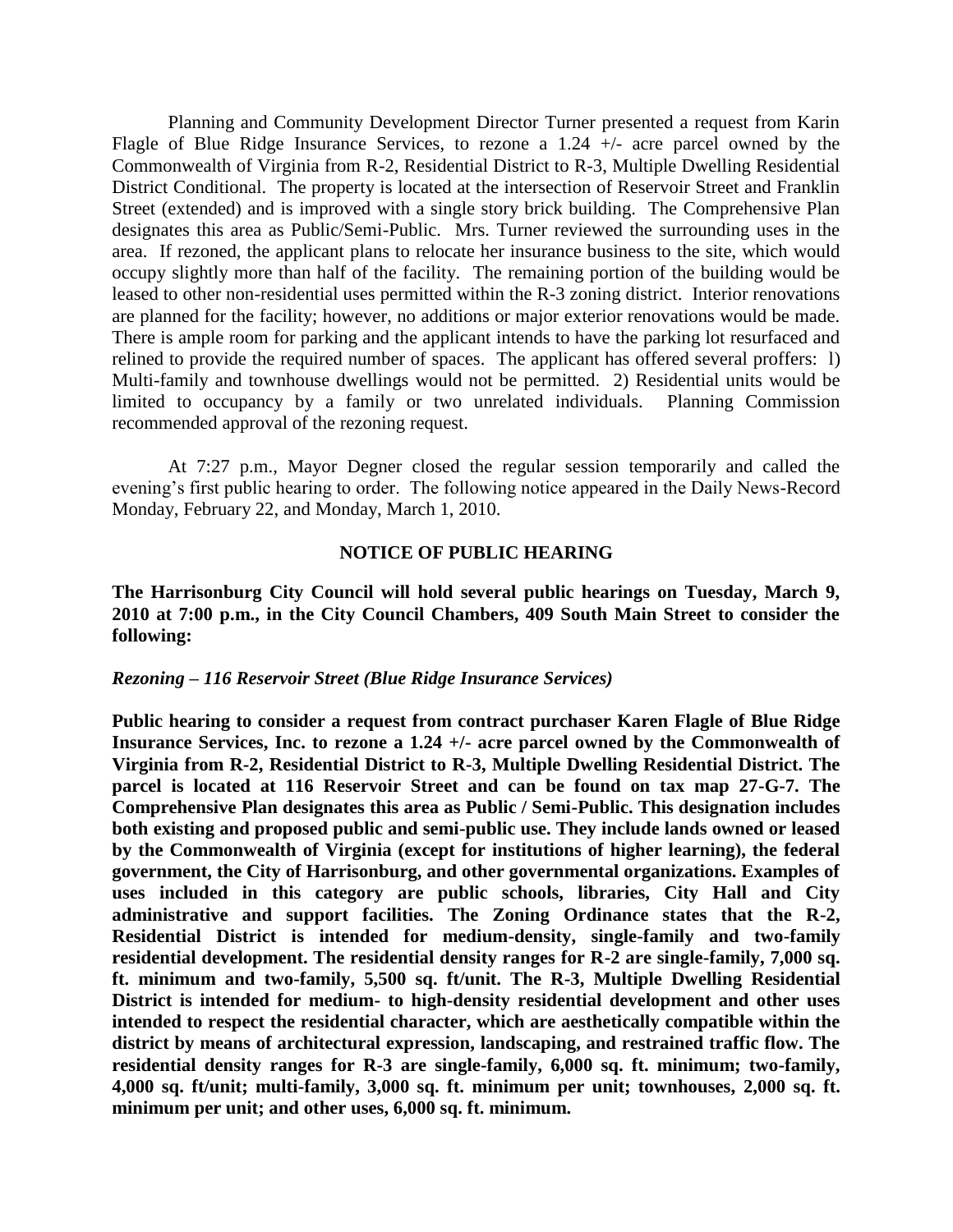**Maps and other information are available for review in the Community Development Department, 409 South Main Street, Monday through Friday, 8:00 a.m. to 5:00 p.m.**

**All persons interested will have an opportunity to express their views at these public hearings. Any individual requiring auxiliary aids, including signers, in connection with the public hearing shall notify the City Manager at least five (5) days prior to the date of the meeting.**

# **CITY OF HARRISONBURG Kurt D. Hodgen City Manager**

Mayor Degner called on anyone desiring to speak for or against this rezoning request.

Wayne Brown said that his Mother owns a parcel on Franklin Street. There is property on the corner of Reservoir Street and Franklin Street that is currently for sale. He questioned whether if that property is sold could it be converted to apartments or townhouses.

Butch Strawderman reviewed the plans Ms. Karin Flagle has for the property. There being no others desiring to be heard, the public hearing was declared closed at 7:33 p.m., and the regular session reconvened. Vice-Mayor Baugh offered a motion to approve this rezoning request with the submitted proffers. The motion was seconded by Council Member Wiens and approved with a recorded roll call vote taken as follows:

Vote: Yes - Council Member Byrd Vice-Mayor Baugh Council Member Frank Council Member Wiens Mayor Degner

Absent – None

Mayor Degner announced that a staff presentation and one public hearing would be held for agenda items number eight through eleven regarding a rezoning and special use permits for property at 715 North Main Street.

Planning and Community Development Director Turner presented a request from Lewis G. Bagwell and George E. Shifflett to rezone a .318 acre parcel from R-2, Residential District to M-1C, General Industrial District Conditional. The parcel is located at 715 North Main Street and can be found on tax map 40-T-10. The Comprehensive Plan designates this area as Commercial. Mrs. Turner reviewed the surrounding uses in the area. The Harrisonburg Redevelopment and Housing (HRHA), the contract purchaser for the subject property, is requesting to rezone a parcel at 715 North Main Street from R-2, Residential District to M-1C, General Industrial District Conditional. In anticipation of the rezoning being approved, they are concurrently requesting three special use permits to allow a boarding and rooming house, a religious, educational, charitable and benevolent organization, and for approval to permit fewer than the required number of parking spaces. In April 2002, Lewis G. Bagwell, who is still the property owner, successfully rezoned the parcel, because he wanted to alleviate issues with non-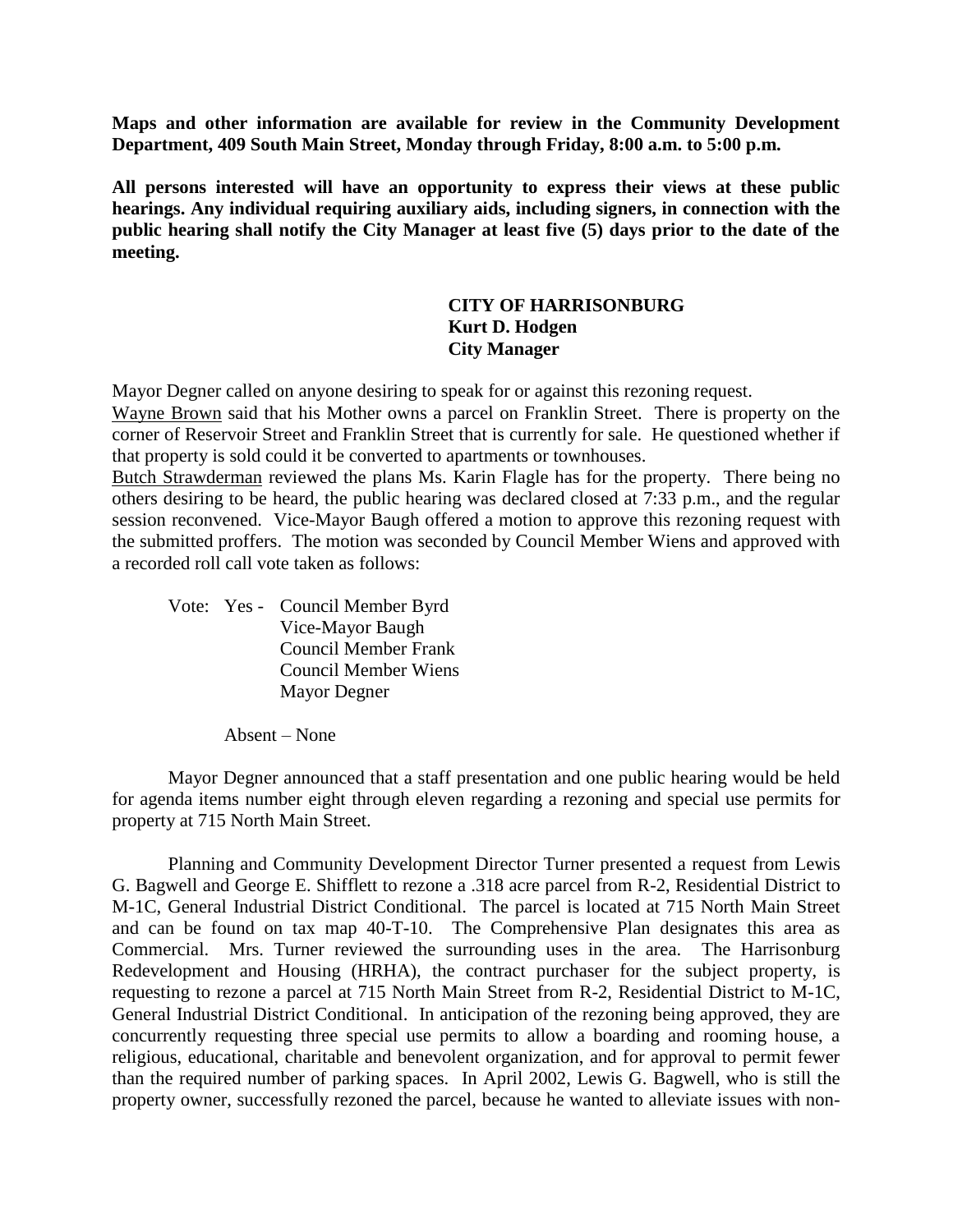conformancy and to potentially convert the subject property's building into a duplex. Although physical renovations were carried out, the improvements were never fully completed and the unit was never officially converted to a duplex. As the contract purchaser, HRHA would own the property, but would work in cooperation with individuals from the New Community Project (NCP) and Our Community Place (OCP) to operate "a supportive housing and sustainable living project." The plan is to provide a secure housing location for people who may be struggling with homelessness, drug use, and/or instability. While providing such shelter, the plan is to focus the residents' life toward a meaningful and positive future by way of therapeutic micro-enterprise projects. Mrs. Turner reviewed the proffers submitted by the applicant. Any future uses added to the M-1 Zoning Classification would not be permitted. Also, as an additional general proffer, no buses will be parked on the property. They also proffered that they would not make use of the general industrial sign regulations which would permit a fairly large sign on the lot. Instead they will use the R-1 Single Family Neighborhood sign regulations. Mrs. Turner briefly reviewed the City ordinances regarding rooming houses and boarding houses. A portion of the backyard will be used for gardening or other activities. Staff is supporting the rezoning to M-1 with the conditions that were proffered and the special use permits applied for as well with the following conditions: 1) The board and rooming house along with the uses permitted by the proffers and the reduced parking privileges shall be applicable only for uses the same as the applicants' proposed. 2) The property shall supply no less than five parking spaces. 3) If in the opinion of Planning Commission or City Council, parking issues become a nuisance, the reduced parking special use permit could be recalled for further review, which could lead to the need for additional parking spaces, conditions, restrictions, or the revocation of the permit. Planning Commission recommended approval of the rezoning request.

At 7:49 p.m., Mayor Degner closed the regular session temporarily and called the evening's public hearing to order. The following notice appeared in the Daily News-Record Monday, February 22, and Monday, March 1, 2010.

### **NOTICE OF PUBLIC HEARING**

**The Harrisonburg City Council will hold several public hearings on Tuesday, March 9, 2010 at 7:00 p.m., in the City Council Chambers, 409 South Main Street to consider the following:**

### *Rezoning – 715 North Main Street*

**Public hearing to consider a request from Lewis G. Bagwell and George E. Shifflett with representative Steven T. Heitz and Harrisonburg Redevelopment and Housing Authority to rezone a .318 +/- acre parcel from R-2, Residential District to M-1C, General Industrial District Conditional. The parcel is located at 715 North Main Street and can be found on tax map 40-T-10. The Comprehensive Plan designates this area as Commercial. This designation states that these areas include uses for retail, wholesale, or service functions. These areas are found along major travel corridors and in the Central Business District of the City. The Zoning Ordinance states that the R-2, Residential District is intended for medium-density, single-family and two-family residential development. The residential**  density ranges for R-2 are single-family, 7,000 sq. ft. minimum and two-family, 5,500 sq. **ft/unit. The M-1, General Industrial District is intended primarily for manufacturing,**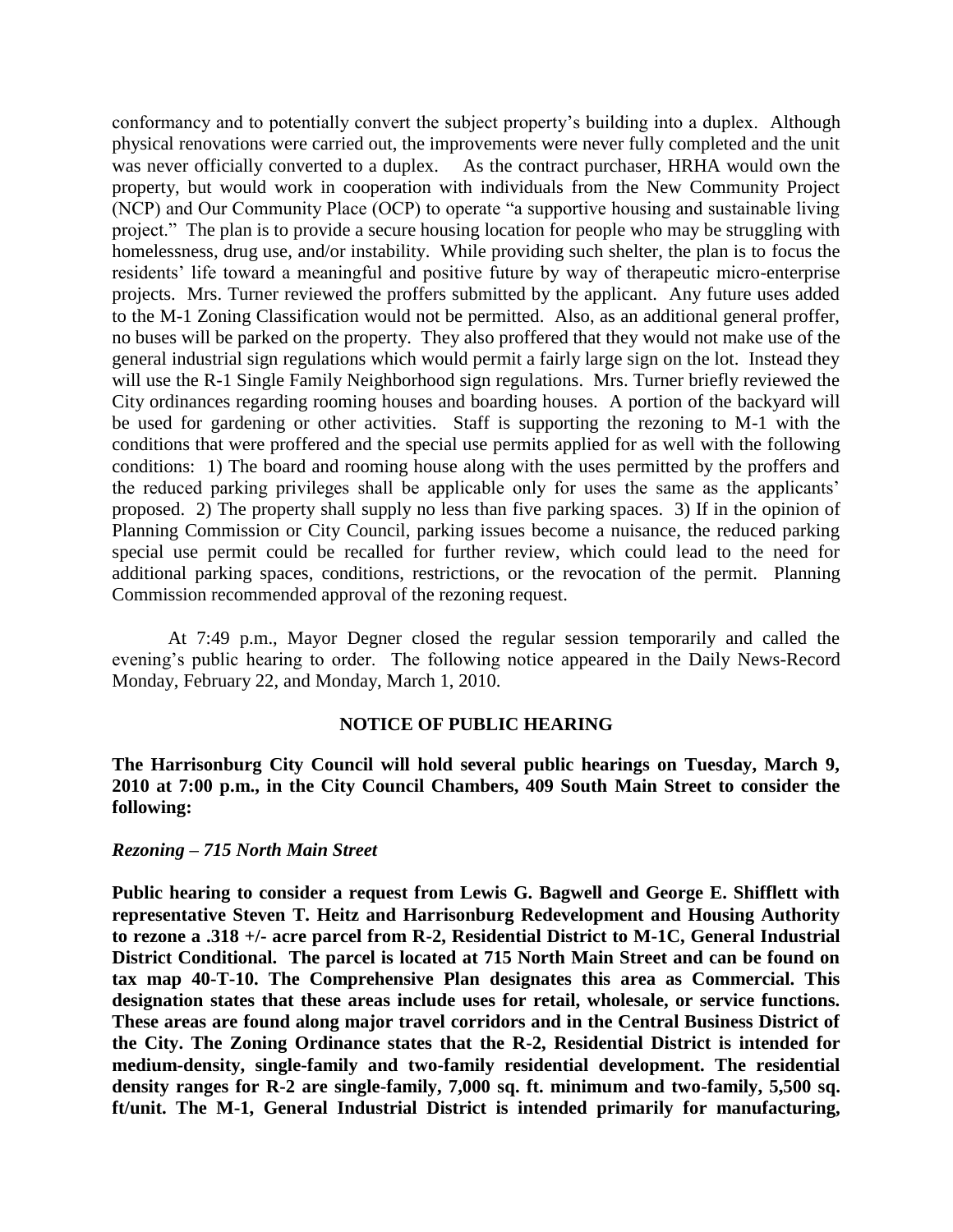**processing, storage, and distribution activities, which are not properly associated with, nor compatible with, residential and institutional development. No minimum lot size restrictions exist in the M-1, General Industrial District.**

# *Special Use Permit – 715 North Main Street (Reduced Parking 10-3-97 (8))*

**Public hearing to consider a request from Lewis G. Bagwell and George E. Shifflett with representative Steven T. Heitz and Harrisonburg Redevelopment and Housing Authority for a special use permit per Section 10-3-97 (8) of the Zoning Ordinance to permit fewer than the required number of parking spaces for any use. The property, zoned M-1C, General Industrial District Conditional, is located at 715 North Main Street and can be found on tax map 40-T-10.**

# *Special Use Permit – 715 North Main Street (Charitable and Benevolent Uses 10-3-97 (9))*

**Public hearing to consider a request from Lewis G. Bagwell and George E. Shifflett with representative Steven T. Heitz and Harrisonburg Redevelopment and Housing Authority for a special use permit per Section 10-3-97 (9) of the Zoning Ordinance to allow charitable and benevolent uses. The property, zoned M-1C, General Industrial District Conditional, is located at 715 North Main Street and can be found on tax map 40-T-10.**

# *Special Use Permit – 715 North Main Street (Boarding and Rooming house 10-3-97 (13))*

**Public hearing to consider a request from Lewis G. Bagwell and George E. Shifflett with representative Steven T. Heitz and Harrisonburg Redevelopment and Housing Authority for a special use permit per Section 10-3-97 (13) of the Zoning Ordinance to allow a boarding and rooming house. The property, zoned M-1C, General Industrial District Conditional, is located at 715 North Main Street and can be found on tax map 40-T-10.**

**Maps and other information are available for review in the Community Development Department, 409 South Main Street, Monday through Friday, 8:00 a.m. to 5:00 p.m.**

**All persons interested will have an opportunity to express their views at these public hearings. Any individual requiring auxiliary aids, including signers, in connection with the public hearing shall notify the City Manager at least five (5) days prior to the date of the meeting.**

# **CITY OF HARRISONBURG Kurt D. Hodgen City Manager**

Mayor Degner called on anyone desiring to speak for or against this rezoning request and special use permit.

Bucky Berry said there are drugs and alcohol abuse in the area. He insisted that every individual staying in the house should be tested for drugs and alcohol abuse.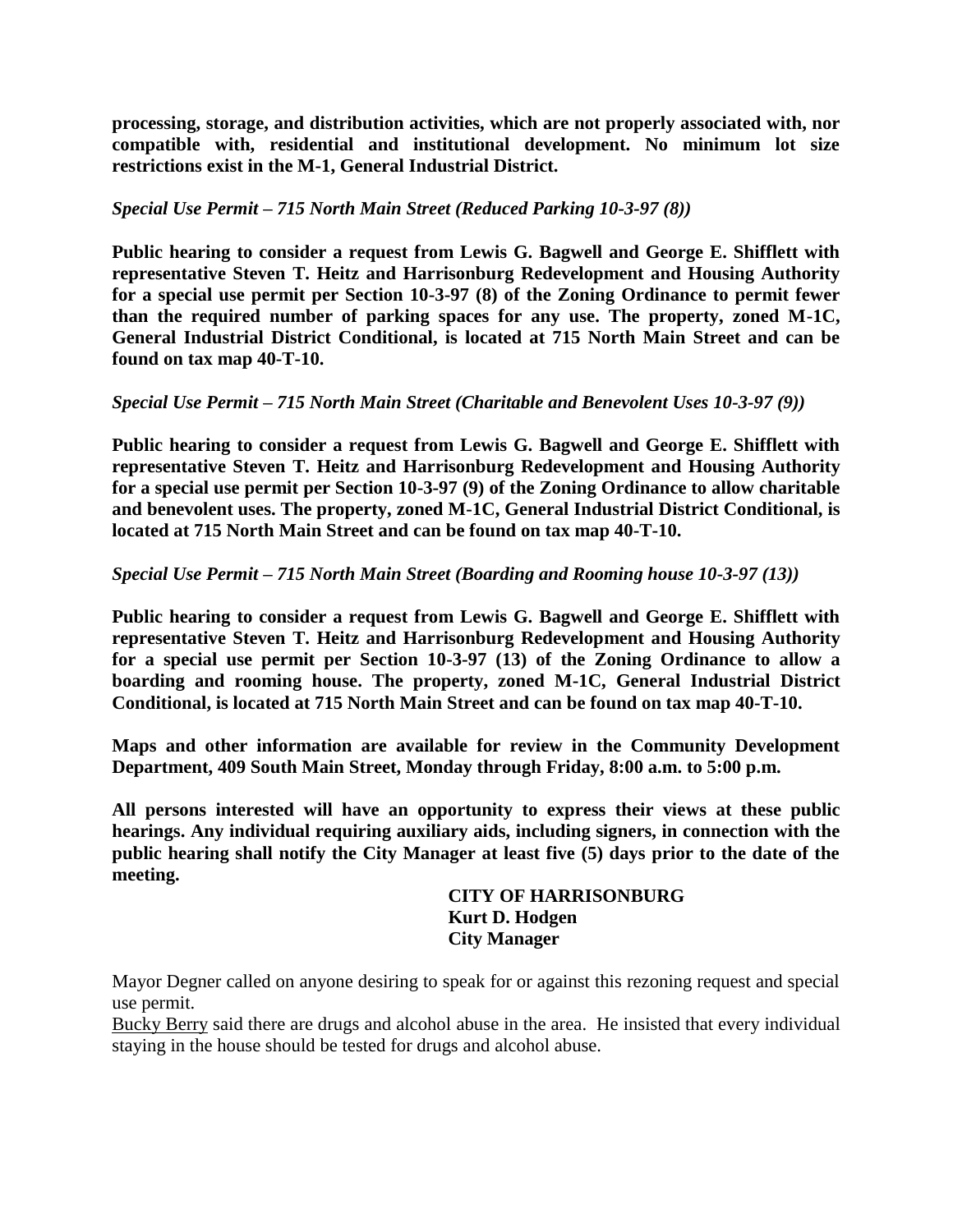Michael Wong, Executive Director of the Harrisonburg Redevelopment and Housing Authority, said he was available to answer any questions regarding the rezoning request or special use permit requests. This service will meet needs in our community.

Tom Benevento said this kind of program is an extension or reflection of many people in the City that want to care for each others, build a community, care for our planet, and create a better world. The project will provide a home for people in need and will build a model sustainability living. It is designed to have an on-site staff person who lives with the individuals in the house.

Ron Copeland said this neighborhood has many people living in homes with drug and alcohol abuse. This is an attempt to create a space for individuals with drug and alcohol abuse that will have supervision and also be geared toward recovery with meetings and work. There being no others desiring to be heard, the public hearing was declared closed at 7:58 p.m., and the regular session reconvened. Council Member Frank offered a motion to all four requests as stated. The motion was seconded by Council Member Wiens and approved with a recorded roll call vote taken as follows:

Vote: Yes - Council Member Byrd Vice-Mayor Baugh Council Member Frank Council Member Wiens Mayor Degner

Absent – None

The next item of business was a presentation of Bluestone Trail Phase 1 concept overview and schedule. Public Works Planner Thanh Dang said that the Bluestone Trail is a shared use path proposed to run parallel to I-81 mostly alongside an HEC easement extending from Port Republic Road to Stone Spring Road. Staff has developed a schedule for creating engineering design plans and taking steps necessary to make the Bluestone Trail a shovel ready project in anticipation of potential grant funds that may become available. Ms. Dang reviewed Bluestone Trail schedule timeline and noted a change which should read Stone Spring Road to Port Republic Road. The environmental reviews and permits will be done through this process too. The project will begin March 15, 2010 and it is proposed to have all of the documents and everything completed to make this project shovel ready by April 1, 2011.

City Manager Hodgen presented for Council's consideration amending Section 6-2-32(b) of the City Code. Staff is requesting amendment of this section to require removal of unacceptable cans and refuse within 24 hours as opposed to the currently stipulated three days in order to ensure City residents correct refuse concerns in a timely manner. Under the current code, any City resident is able to leave his/her refuse out on the curb for three days after being tagged without incurring penalties. By the time Public Works has the opportunity to follow up to ensure appropriate measures were taken, the respective collection date for the violator may have arrived again. Enforcement has been difficult. This should assist in bringing consistency to our program, efficiency in collection service, and improve overall curb appeal for the City. Council Member Byrd offered a motion to approve this ordinance for a first reading as presented. The motion was seconded by Vice-Mayor Baugh and approved with a recorded roll call vote taken as follows: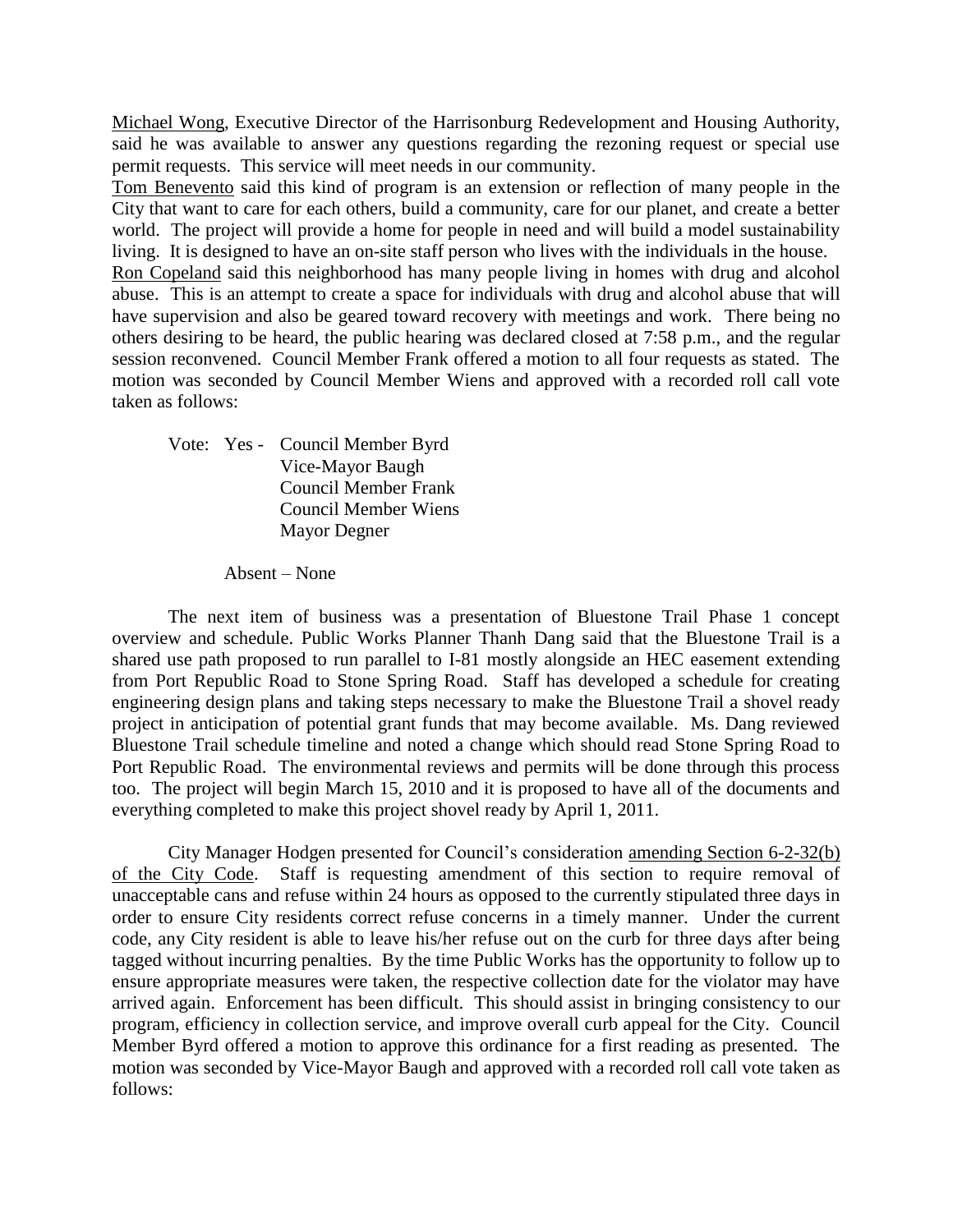Vote: Yes - Council Member Byrd Vice-Mayor Baugh Council Member Frank Council Member Wiens Mayor Degner

Absent – None

Police Chief Harper presented a request for a supplemental appropriation for the Police Department. These funds were reimbursed from a Division of Motor Vehicles grant. The funds will be used for officer's overtime, training and travel, radar units, in-car system and intoxicated meters. Council Member Byrd offered a motion to approve this request for a first reading, and that:

\$17,104.25 chge. to: 1000-33524 Federal DMV grant

\$ 3,378.73 approp. to: 1000-310231-41020 Salaries/wages OT 815.52 approp. to: 1000-310631-41020 Salaries/wages OT 382.00 approp. to: 1000-310631-45530 Training/travel 7,138.00 approp. to: 1000-310231-46100 Police supplies 5,390.00 approp. to: 1000-310431-48151 Motor Vehicles & Equip.

The motion was seconded by Council Member Frank and approved with a recorded roll call vote taken as follows:

Vote: Yes - Council Member Byrd Vice-Mayor Baugh Council Member Frank Council Member Wiens Mayor Degner

Absent – None

Council Member Byrd said that the Harrisonburg Education Foundation (HEF) has requested changing the date of the Sherry B. Anderson 5K Walk and Run Race from April 24, 2010 to May 15, 2010. A specific race route has not been established, but it is anticipated running on Garbers Church Road and utilizing areas of the high school. The start time for the race will be 9:00 a.m. This is a major fund raiser for the Harrisonburg Education Foundation. Council Member Byrd offered a motion directing staff to work with the Harrisonburg Education Foundation on changing the date and location of the Sherry B. Anderson 5K Walk and Run Walk Race. HEF first race course choice is the area of Harrisonburg High School on Garbers Church Road on May 15, 2010. The motion was seconded by Council Member Frank and approved with a unanimous voice vote.

Mayor Degner said that the Shenandoah Valley Spay/Neuter Clinic has submitted a proposal to the City to build its own animal shelter on North Liberty Street. The Society for the